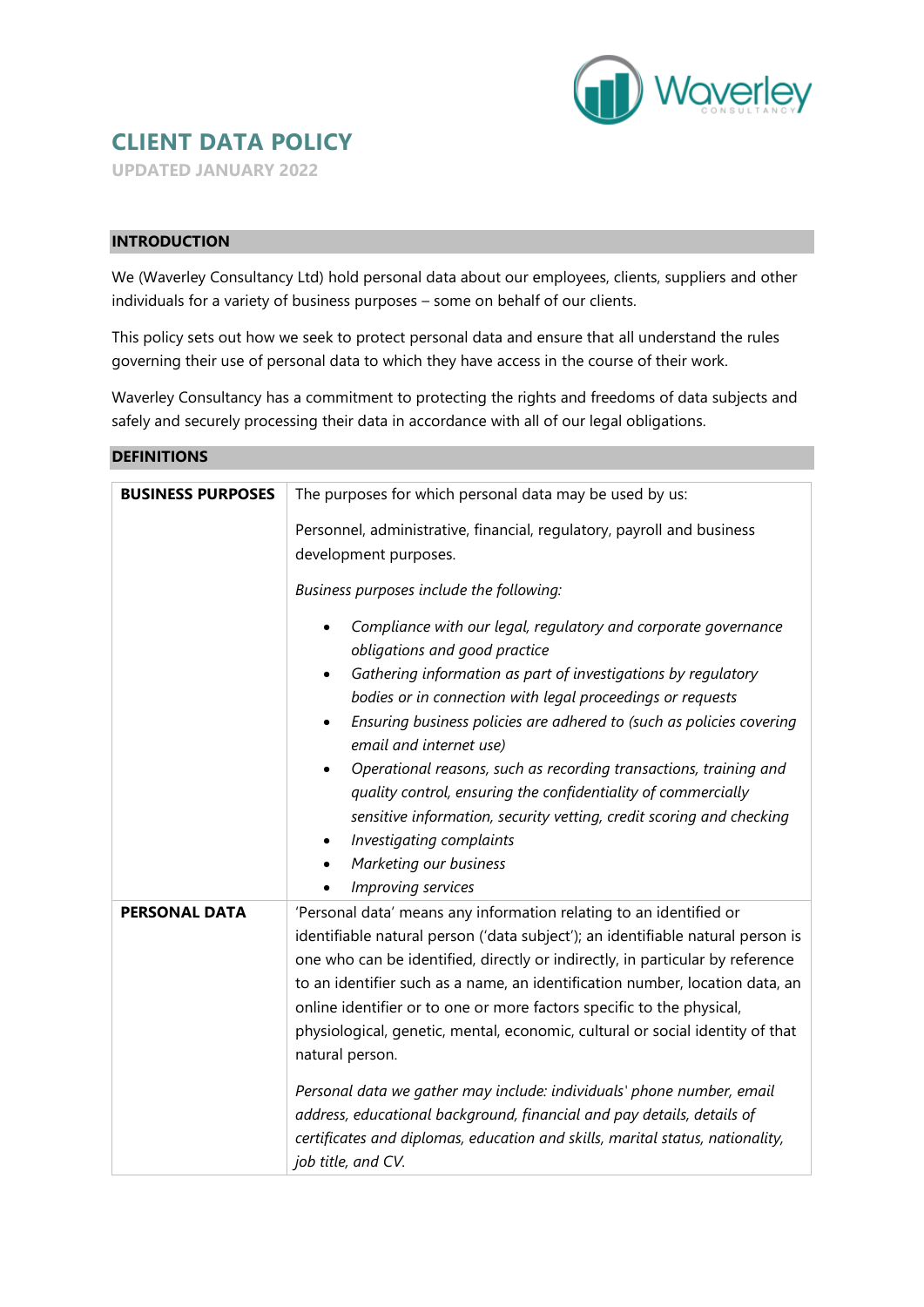| <b>SPECIAL CATEGORIES</b> | Special categories of data include information about an individual's racial                                                                                |
|---------------------------|------------------------------------------------------------------------------------------------------------------------------------------------------------|
| OF PERSONAL DATA          | or ethnic origin, political opinions, religious or similar beliefs, trade union<br>membership (or non-membership), physical or mental health or condition, |
|                           | criminal offences, or related proceedings, and genetic and biometric                                                                                       |
|                           |                                                                                                                                                            |
|                           | information —any use of special categories of personal data should be                                                                                      |
|                           | strictly controlled in accordance with this policy.                                                                                                        |
| <b>DATA CONTROLLER</b>    | 'Data controller' means the natural or legal person, public authority,                                                                                     |
|                           | agency or other body which, alone or jointly with others, determines the                                                                                   |
|                           | purposes and means of the processing of personal data; where the                                                                                           |
|                           | purposes and means of such processing are determined by law.                                                                                               |
| <b>DATA PROCESSOR</b>     | 'Processor' means a natural or legal person, public authority, agency or                                                                                   |
|                           | other body which processes personal data on behalf of the controller.                                                                                      |
| <b>PROCESSING</b>         | 'Processing' means any operation or set of operations which is performed                                                                                   |
|                           | on personal data or on sets of personal data, whether or not by                                                                                            |
|                           | automated means, such as collection, recording, organisation, structuring,                                                                                 |
|                           | storage, adaptation or alteration, retrieval, consultation, use, disclosure by                                                                             |
|                           | transmission, dissemination or otherwise making available, alignment or                                                                                    |
|                           | combination, restriction, erasure or destruction.                                                                                                          |
| <b>SUPERVISORY</b>        | This is the national body responsible for data protection. The supervisory                                                                                 |
| <b>AUTHORITY</b>          | authority for our organisation is the Information Commissioners Office.                                                                                    |
|                           |                                                                                                                                                            |

## **SCOPE**

As Director of Waverley Consultancy, Stephen Naylor has overall responsibility for the day-to-day implementation of this policy (the DPO). You should contact him for further information about this policy if necessary:

[stephen@waverleyconsultancy.com](mailto:stephen@waverleyconsultancy.com)

Waverley Consultancy Ltd.

Registered in England: No. 08564372.

Registered Address: 8 King Cross Street, Halifax HX1 2SH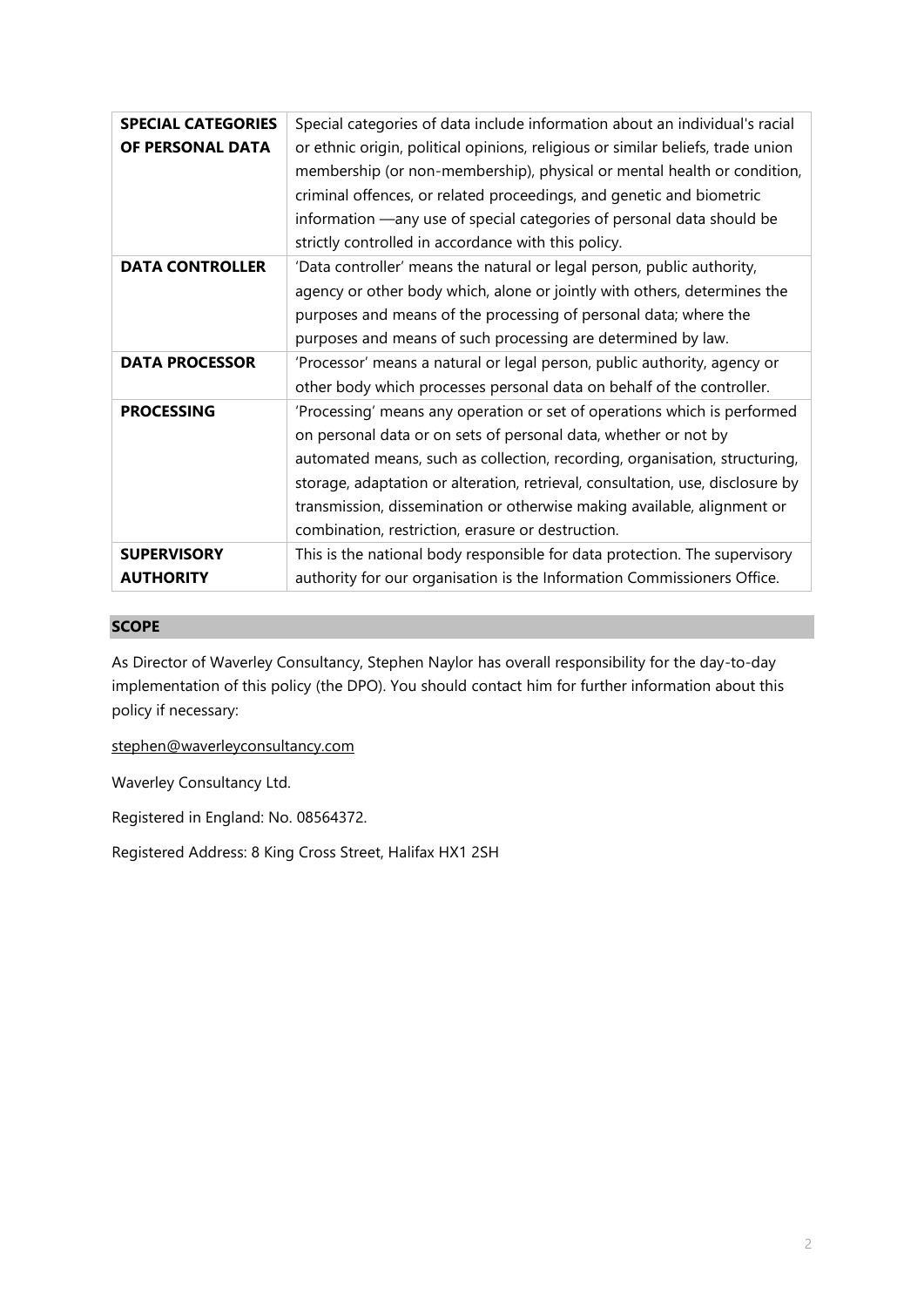## **THE PRINCIPLES**

Waverley Consultancy shall comply with the principles of data protection (the Principles) enumerated in the EU General Data Protection Regulation. We will make every effort possible in everything we do to comply with these principles. The Principles are:

## **1. Lawful, fair and transparent**

Data collection must be fair, for a legal purpose and we must be open and transparent about how the data will be used.

## **2. Limited for its purpose**

Data can only be collected for a specific purpose.

#### **3. Data minimisation**

Any data collected must be necessary and not excessive for its purpose.

#### **4. Accurate**

The data we hold must be accurate and kept up to date.

#### **5. Retention**

We cannot store data longer than necessary.

#### **6. Integrity and confidentiality**

The data we hold must be kept safe and secure.

We must ensure accountability and transparency in all our use of personal data. We must show how we comply with each Principle. You are responsible for keeping a written record of how all the data processing activities you are responsible for comply with each of the Principles. This must be kept up to date and must be approved by the DPO.

To comply with data protection laws and the accountability and transparency Principle of GDPR, we must demonstrate compliance. You are responsible for understanding your particular responsibilities to ensure we meet the following data protection obligations:

- Fully implement all appropriate technical and organisational measures
- Maintain up to date and relevant documentation on all processing activities
- Conducting Data Protection Impact Assessments
- Implement measures to ensure privacy by design and default, including:
	- o Data minimisation
	- o Pseudonymisation
	- o Transparency
	- o Allowing individuals to monitor processing
	- o Creating and improving security and enhanced privacy procedures on an ongoing basis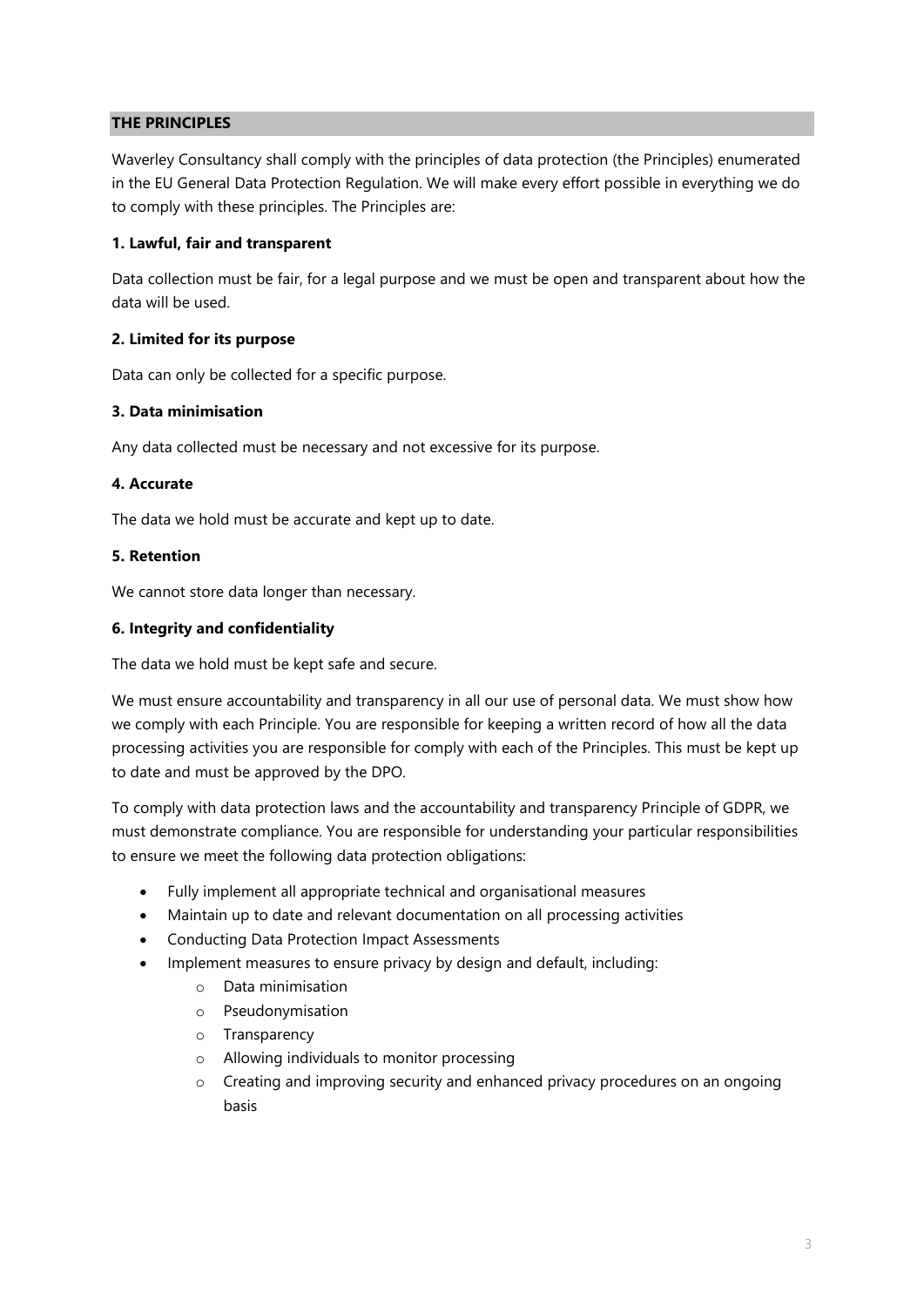#### **OUR PROCEDURES**

#### **FAIR AND LAWFUL PROCESSING**

We must process personal data fairly and lawfully in accordance with individuals' rights under the first Principle. This generally means that we should not process personal data unless the individual whose details we are processing has consented to this happening.

If we cannot apply a lawful basis (explained below), our processing does not conform to the first principle and will be unlawful. Data subjects have the right to have any data unlawfully processed erased.

## **CONTROLLING VS. PROCESSING DATA**

Waverley Consultancy is classified as a data controller and data processor. We must maintain our appropriate registration with the Information Commissioners Office in order to continue lawfully controlling and processing data.

As a data processor, we must comply with our contractual obligations and act only on the documented instructions of the data controller. If we at any point determine the purpose and means of processing out with the instructions of the controller, we shall be considered a data controller and therefore breach our contract with the controller and have the same liability as the controller. As a data processor, we must:

- Not use a sub-processor without written authorisation of the data controller
- Co-operate fully with the ICO or other supervisory authority
- Ensure the security of the processing
- Keep accurate records of processing activities
- Notify the controller of any personal data breaches

If you are in any doubt about how we handle data, contact the DPO for clarification.

#### **LAWFUL BASIS FOR PROCESING DATA**

We must establish a lawful basis for processing data. Ensure that any data you are responsible for managing has a written lawful basis approved by the DPO. It is your responsibility to check the lawful basis for any data you are working with and ensure all of your actions comply the lawful basis. At least one of the following conditions must apply whenever we process personal data:

### **1. Consent**

We hold recent, clear, explicit, and defined consent for the individual's data to be processed for a specific purpose.

## **2. Contract**

The processing is necessary to fulfil or prepare a contract for the individual.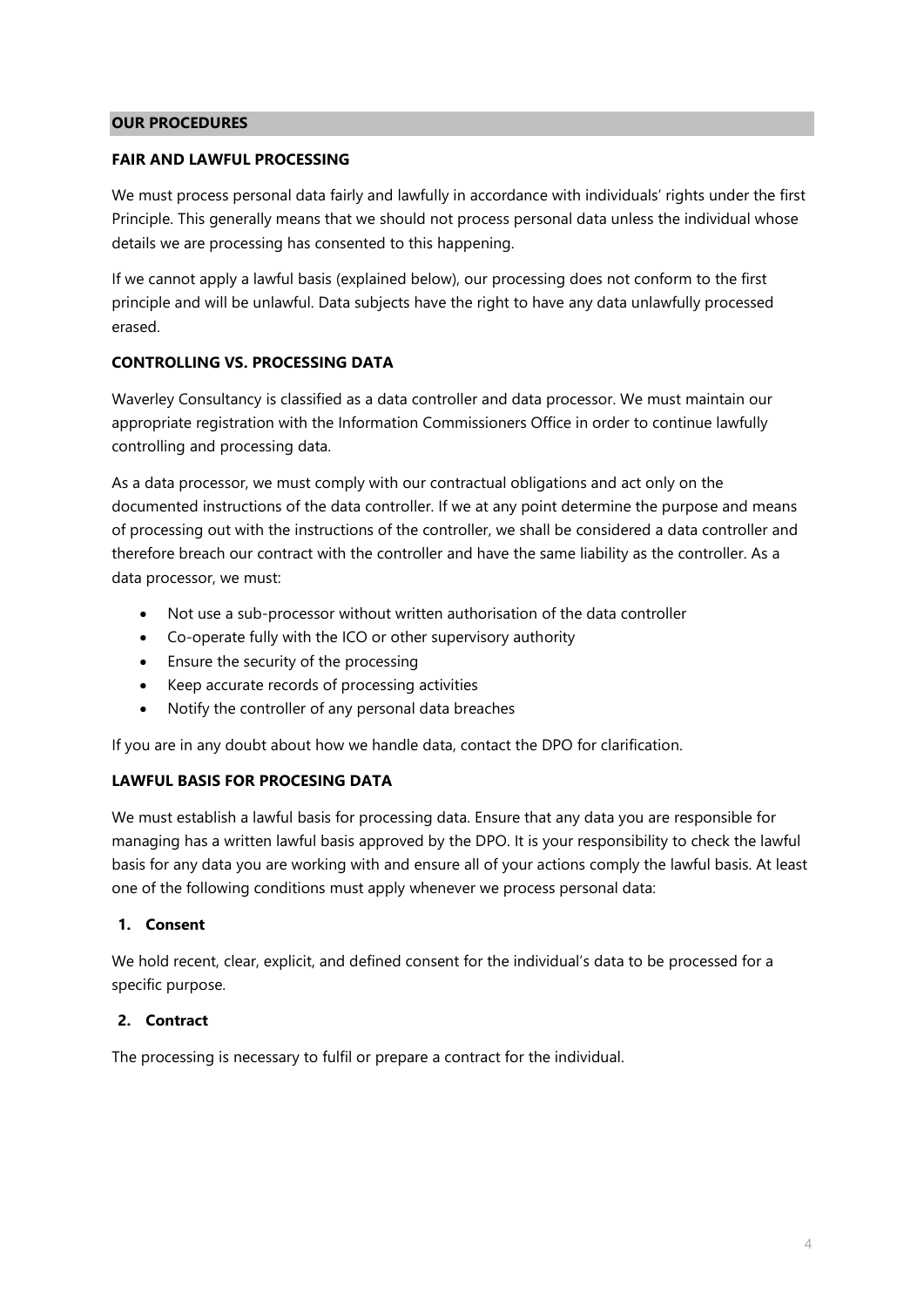# **3. Legal obligation**

We have a legal obligation to process the data (excluding a contract).

## **4. Vital interests**

Processing the data is necessary to protect a person's life or in a medical situation.

## **5. Public function**

Processing necessary to carry out a public function, a task of public interest or the function has a clear basis in law.

## **6. Legitimate interest**

The processing is necessary for our legitimate interests. This condition does not apply if there is a good reason to protect the individual's personal data which overrides the legitimate interest.

## **DECIDING WHICH CONDITION TO RELY ON**

If you are making an assessment of the lawful basis, you must first establish that the processing is necessary. This means the processing must be a targeted, appropriate way of achieving the stated purpose. You cannot rely on a lawful basis if you can reasonable achieve the same purpose by some other means.

Remember that more than one basis may apply, and you should rely on what will best fit the purpose, not what is easiest.

Consider the following factors and document your answers:

- What is the purpose for processing the data?
- Can it reasonably be done in a different way?
- Is there a choice as to whether or not to process the data?
- Who does the processing benefit?
- After selecting the lawful basis, is this the same as the lawful basis the data subject would expect?
- What is the impact of the processing on the individual?
- Are you in a position of power over them?
- Are they a vulnerable person?
- Would they be likely to object to the processing?
- Are you able to stop the processing at any time on request, and have you factored in how to do this?

Our commitment to the first Principle requires us to document this process and show that we have considered which lawful basis best applies to each processing purpose, and fully justify these decisions.

We must also ensure that individuals whose data is being processed by us are informed of the lawful basis for processing their data, as well as the intended purpose. This should occur via a privacy notice. This applies whether we have collected the data directly from the individual, or from another source.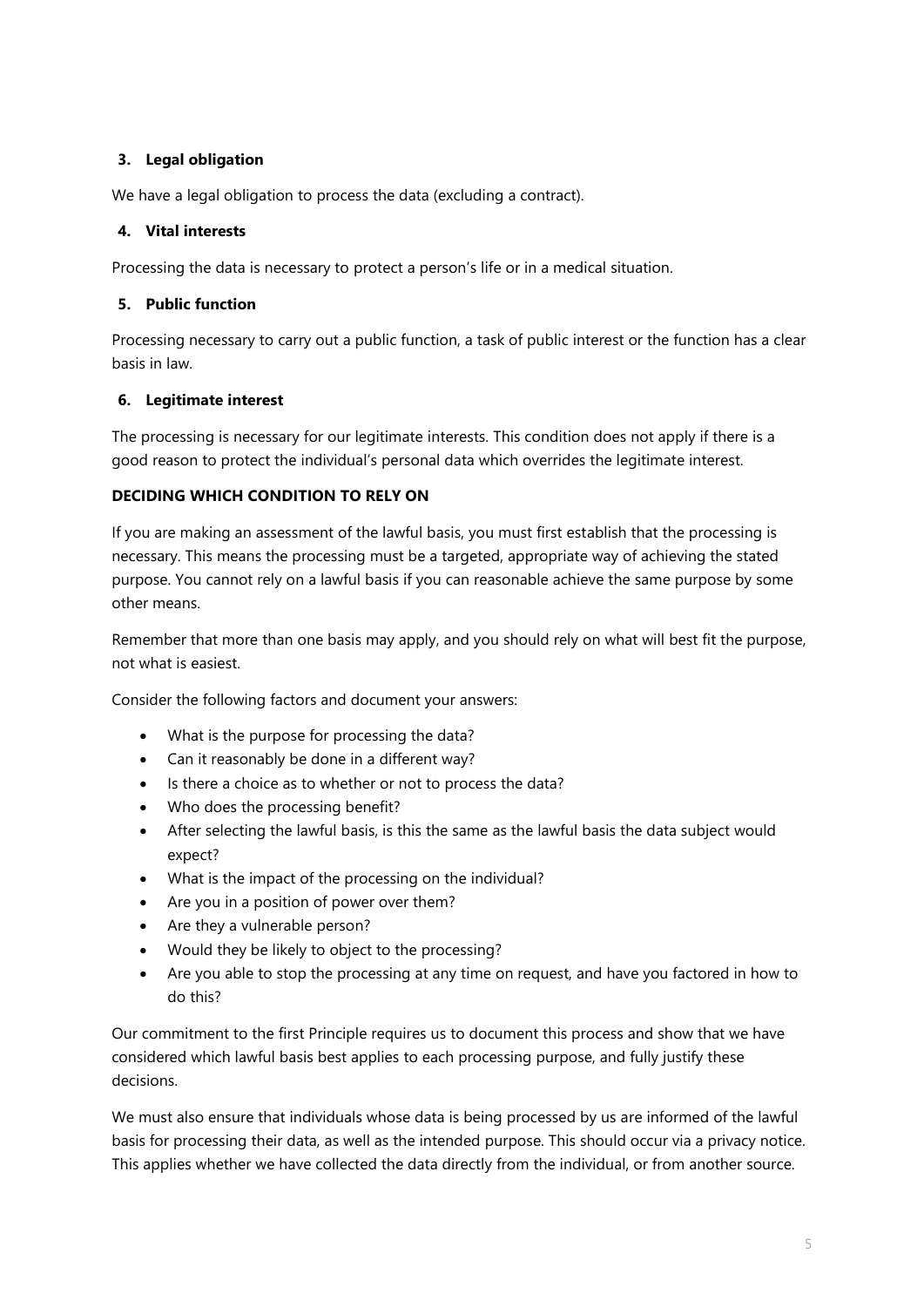If you are responsible for making an assessment of the lawful basis and implementing the privacy notice for the processing activity, you must have this approved by the DPO.

## **SPECIAL CATEGORIES OF PERSONAL DATA**

## **WHAT ARE SPECIAL CATEGORIES OF PERSONAL DATA?**

Previously known as sensitive personal data, this means data about an individual which is more sensitive, so requires more protection. This type of data could create more significant risks to a person's fundamental rights and freedoms, for example by putting them at risk of unlawful discrimination. The special categories include information about an individual's:

- race
- ethnic origin
- politics
- religion
- trade union membership
- **genetics**
- biometrics (where used for ID purposes)
- health
- sexual orientation

In most cases where we process special categories of personal data we will require the data subject's *explicit* consent to do this unless exceptional circumstances apply or we are required to do this by law (e.g. to comply with legal obligations to ensure health and safety at work). Any such consent will need to clearly identify what the relevant data is, why it is being processed and to whom it will be disclosed.

The condition for processing special categories of personal data must comply with the law. If we do not have a lawful basis for processing special categories of data that processing activity must cease.

#### **RESPONSIBILITIES**

#### **OUR RESPONSIBILITIES**

- Analysing and documenting the type of personal data we hold
- Checking procedures to ensure they cover all the rights of the individual
- Identify the lawful basis for processing data
- Ensuring consent procedures are lawful
- Implementing and reviewing procedures to detect, report and investigate personal data breaches
- Store data in safe and secure ways
- Assess the risk that could be posed to individual rights and freedoms should data be compromised
- Reviewing all data protection procedures and policies on a regular basis
- Arranging data protection training and advice for all staff members and those included in this policy
- Answering questions on data protection from staff, board members and other stakeholders
- Responding to individuals such as clients and employees who wish to know which data is being held on them by us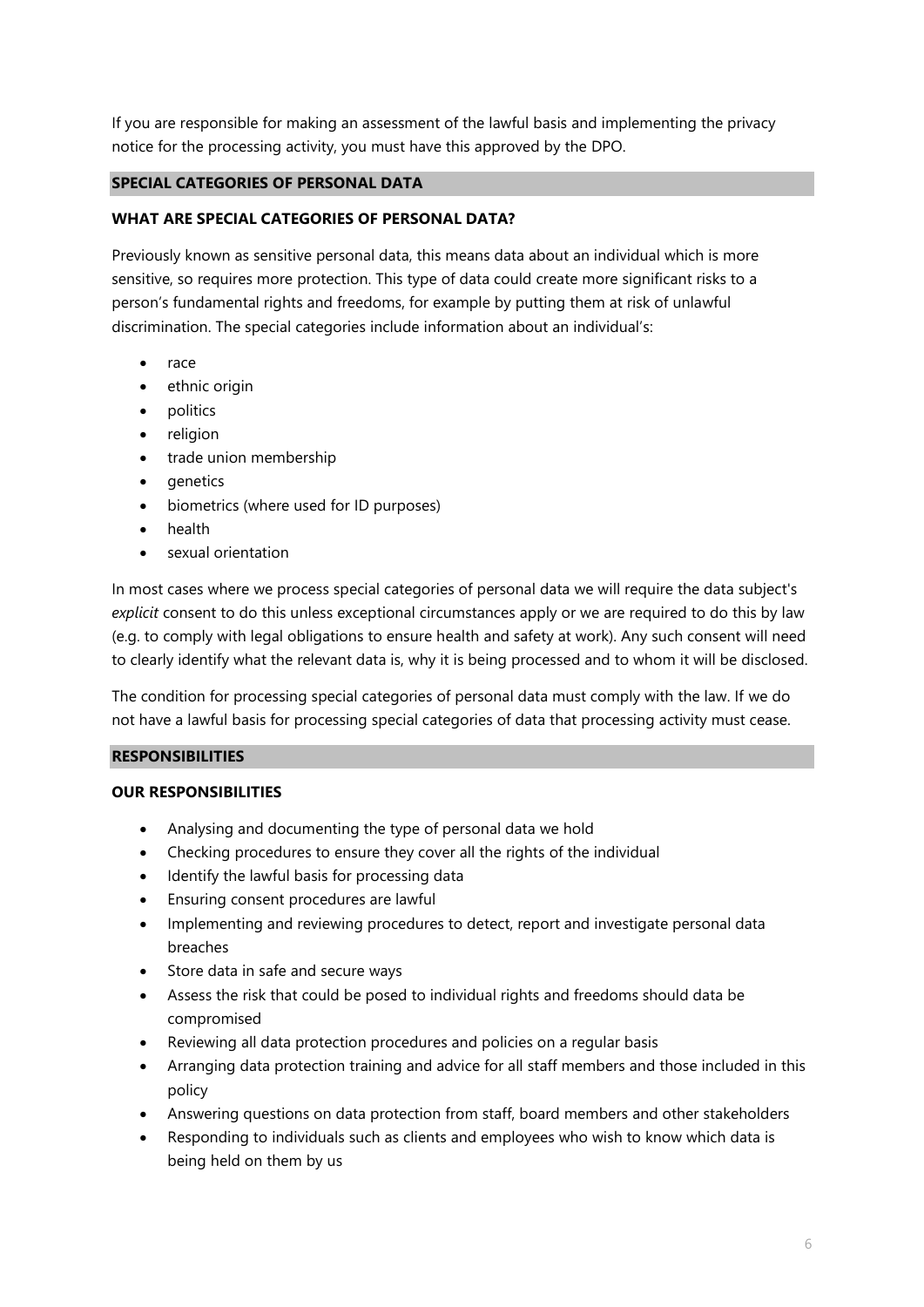- Checking and approving with third parties that handle the company's data any contracts or agreement regarding data processing
- Ensure all systems, services, software and equipment meet acceptable security standards
- Checking and scanning security hardware and software regularly to ensure it is functioning properly
- Researching third-party services, such as cloud services the company is considering using to store or process data
- Approving data protection statements attached to emails and other marketing copy
- Addressing data protection queries from clients, target audiences or media outlets
- Coordinating with the DPO to ensure all marketing initiatives adhere to data protection laws and the company's Data Protection Policy

# **YOUR RESPONSIBILITIES**

- Fully understand your data protection obligations
- Check that any data processing activities you are dealing with comply with our policy and are justified
- Do not use data in any unlawful way
- Do not store data incorrectly, be careless with it or otherwise cause us to breach data protection laws and our policies through your actions
- Comply with this policy at all times
- Raise any concerns, notify any breaches or errors, and report anything suspicious or contradictory to this policy or our legal obligations without delay

## **ACCURACY AND RELEVANCE**

We will ensure that any personal data we process is accurate, adequate, relevant and not excessive, given the purpose for which it was obtained. We will not process personal data obtained for one purpose for any unconnected purpose unless the individual concerned has agreed to this or would otherwise reasonably expect this.

Individuals may ask that we correct inaccurate personal data relating to them. If you believe that information is inaccurate you should record the fact that the accuracy of the information is disputed and inform the DPO.

# **DATA SECURITY**

You must keep personal data secure against loss or misuse. Where other organisations process personal data as a service on our behalf, the DPO will establish what, if any, additional specific data security arrangements need to be implemented in contracts with those third-party organisations.

## **STORING DATA SECURELY**

- In cases when data is stored on printed paper, it should be kept in a secure place where unauthorised personnel cannot access it
- Printed data should be shredded when it is no longer needed
- Data stored on a computer should be protected by strong passwords that are changed regularly. We encourage all staff to use a password manager to create and store their passwords.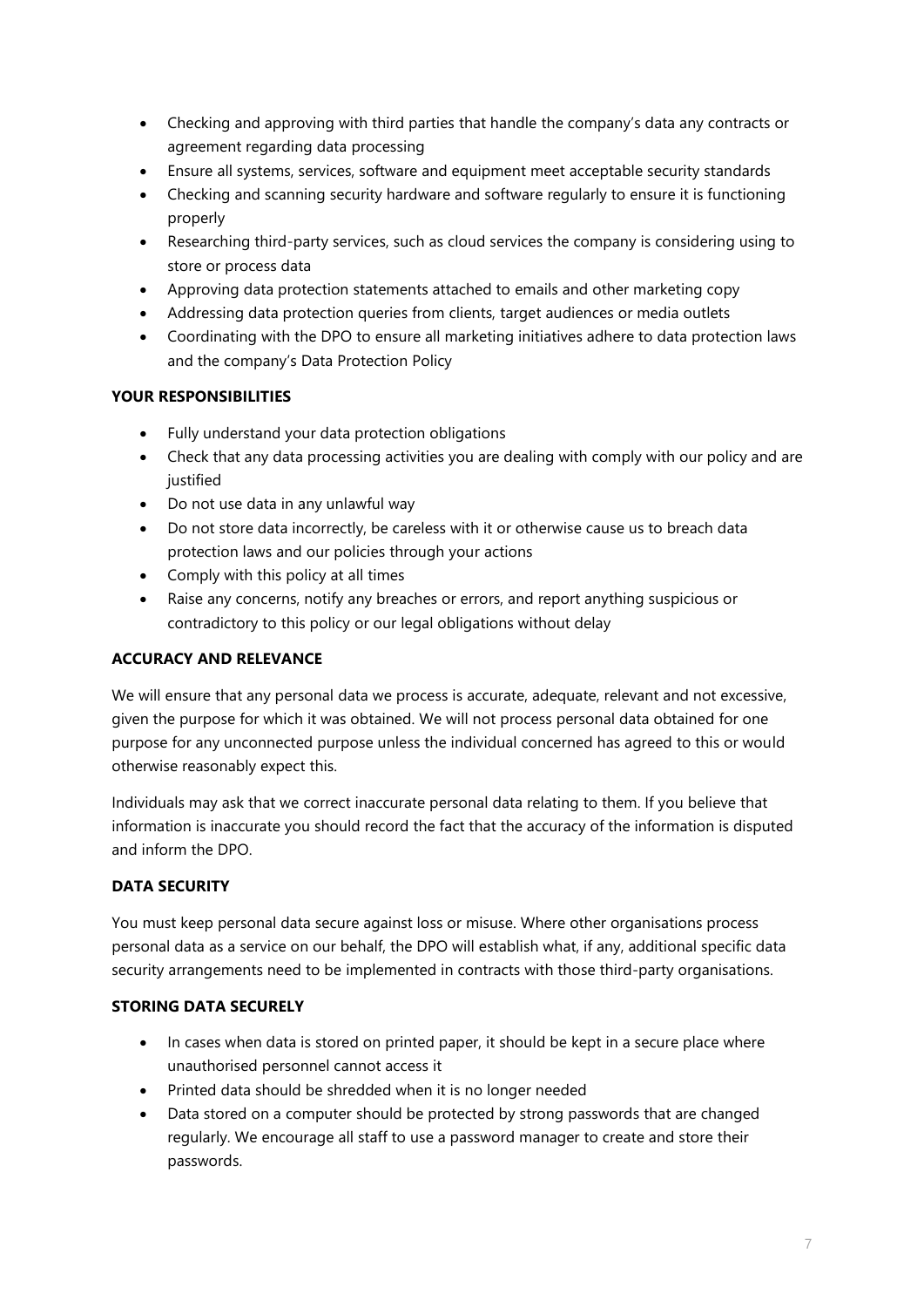- Data stored on CDs or memory sticks must be encrypted or password protected and locked away securely when they are not being used
- The DPO must approve any cloud used to store data
- Servers containing personal data must be kept in a secure location, away from general office space
- Data should be regularly backed up in line with the company's backup procedures
- Data should never be saved directly to mobile devices such as laptops, tablets or smartphones
- All servers containing sensitive data must be approved and protected by security software
- All possible technical measures must be put in place to keep data secure

# **DATA RETENTION**

We must retain personal data for no longer than is necessary. What is necessary will depend on the circumstances of each case, taking into account the reasons that the personal data was obtained, but should be determined in a manner consistent with our data retention guidelines.

## **TRANSFERRING DATA INTERNATIONALLY**

There are restrictions on international transfers of personal data. You must not transfer personal data abroad, or anywhere else outside of normal rules and procedures without express permission from the DPO.

## **RIGHTS OF INDIVIDUALS**

Individuals have rights to their data which we must respect and comply with to the best of our ability. We must ensure individuals can exercise their rights in the following ways:

## **1. Right to be informed**

- Providing privacy notices which are concise, transparent, intelligible and easily accessible, free of charge, that are written in clear and plain language, particularly if aimed at children.
- Keeping a record of how we use personal data to demonstrate compliance with the need for accountability and transparency.

## **2. Right of access**

- Enabling individuals to access their personal data and supplementary information
- Allowing individuals to be aware of and verify the lawfulness of the processing activities

## **3. Right to rectification**

- We must rectify or amend the personal data of the individual if requested because it is inaccurate or incomplete.
- This must be done without delay, and no later than one month. This can be extended to two months with permission from the DPO.

## **4. Right to erasure**

• We must delete or remove an individual's data if requested and there is no compelling reason for its continued processing.

## **5. Right to restrict processing**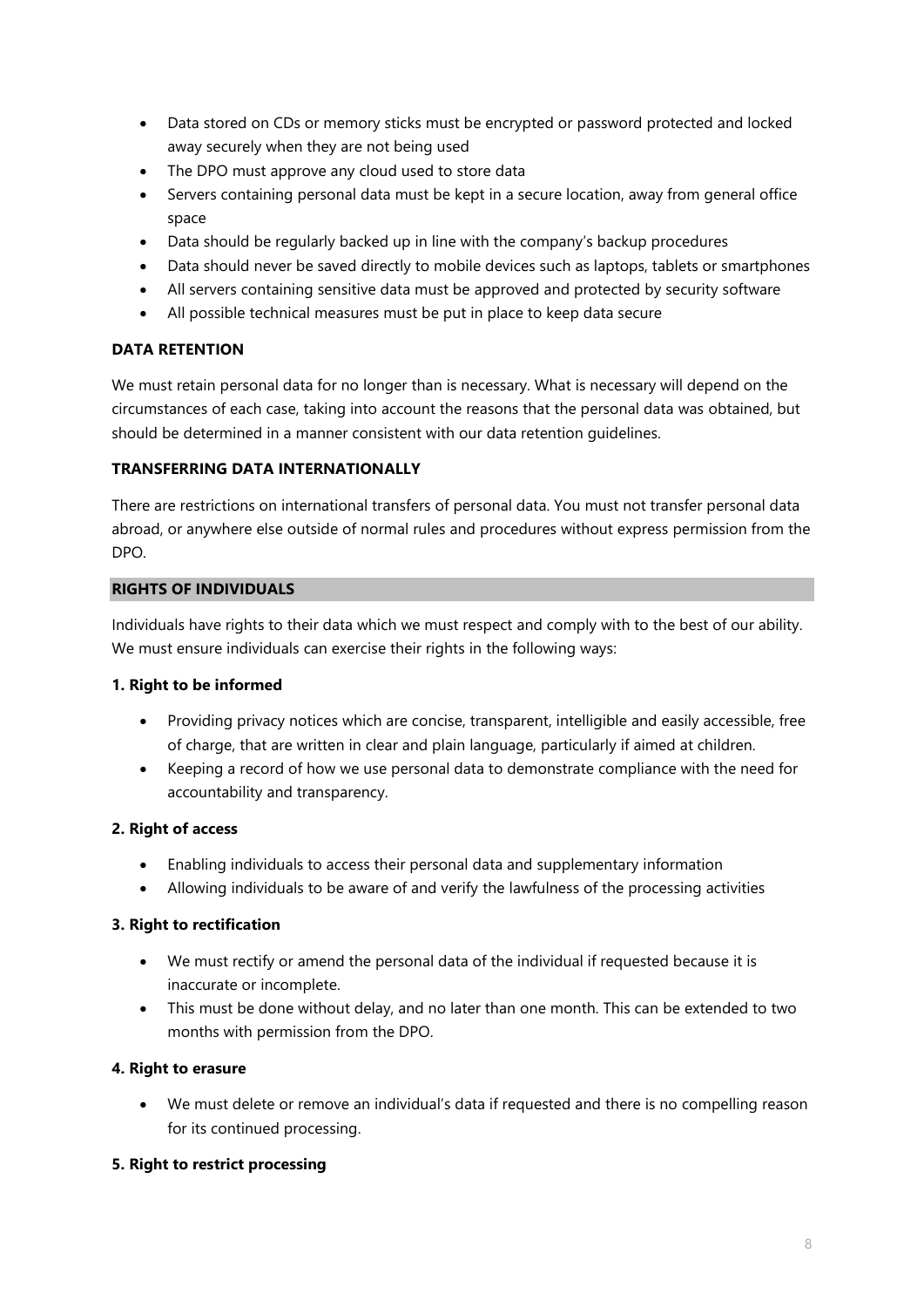- We must comply with any request to restrict, block, or otherwise suppress the processing of personal data.
- We are permitted to store personal data if it has been restricted, but not process it further. We must retain enough data to ensure the right to restriction is respected in the future.

# **6. Right to data portability**

- We must provide individuals with their data so that they can reuse it for their own purposes or across different services.
- We must provide it in a commonly used, machine-readable format, and send it directly to another controller if requested.

# **7. Right to object**

- We must respect the right of an individual to object to data processing based on legitimate interest or the performance of a public interest task.
- We must respect the right of an individual to object to direct marketing, including profiling.
- We must respect the right of an individual to object to processing their data for scientific and historical research and statistics.

# **8. Rights in relation to automated decision making and profiling**

- We must respect the rights of individuals in relation to automated decision making and profiling.
- Individuals retain their right to object to such automated processing, have the rationale explained to them, and request human intervention.

# **PRIVACY NOTICES**

## **WHEN TO SUPPLY A PRIVACY NOTICE**

A privacy notice must be supplied at the time the data is obtained if obtained directly from the data subject. If the data is not obtained directly from the data subject, the privacy notice must be provided within a reasonable period of having obtained the data, which mean within one month.

If the data is being used to communicate with the individual, then the privacy notice must be supplied at the latest when the first communication takes place.

If disclosure to another recipient is envisaged, then the privacy notice must be supplied prior to the data being disclosed.

## **WHAT TO INCLUDE IN A PRIVACY NOTICE**

Privacy notices must be concise, transparent, intelligible and easily accessible. They are provided free of charge and must be written in clear and plain language, particularly if aimed at children

The following information must be included in a privacy notice to all data subjects:

- Identification and contact information of the data controller and the data protection officer
- The purpose of processing the data and the lawful basis for doing so
- The legitimate interests of the controller or third party, if applicable
- The right to withdraw consent at any time, if applicable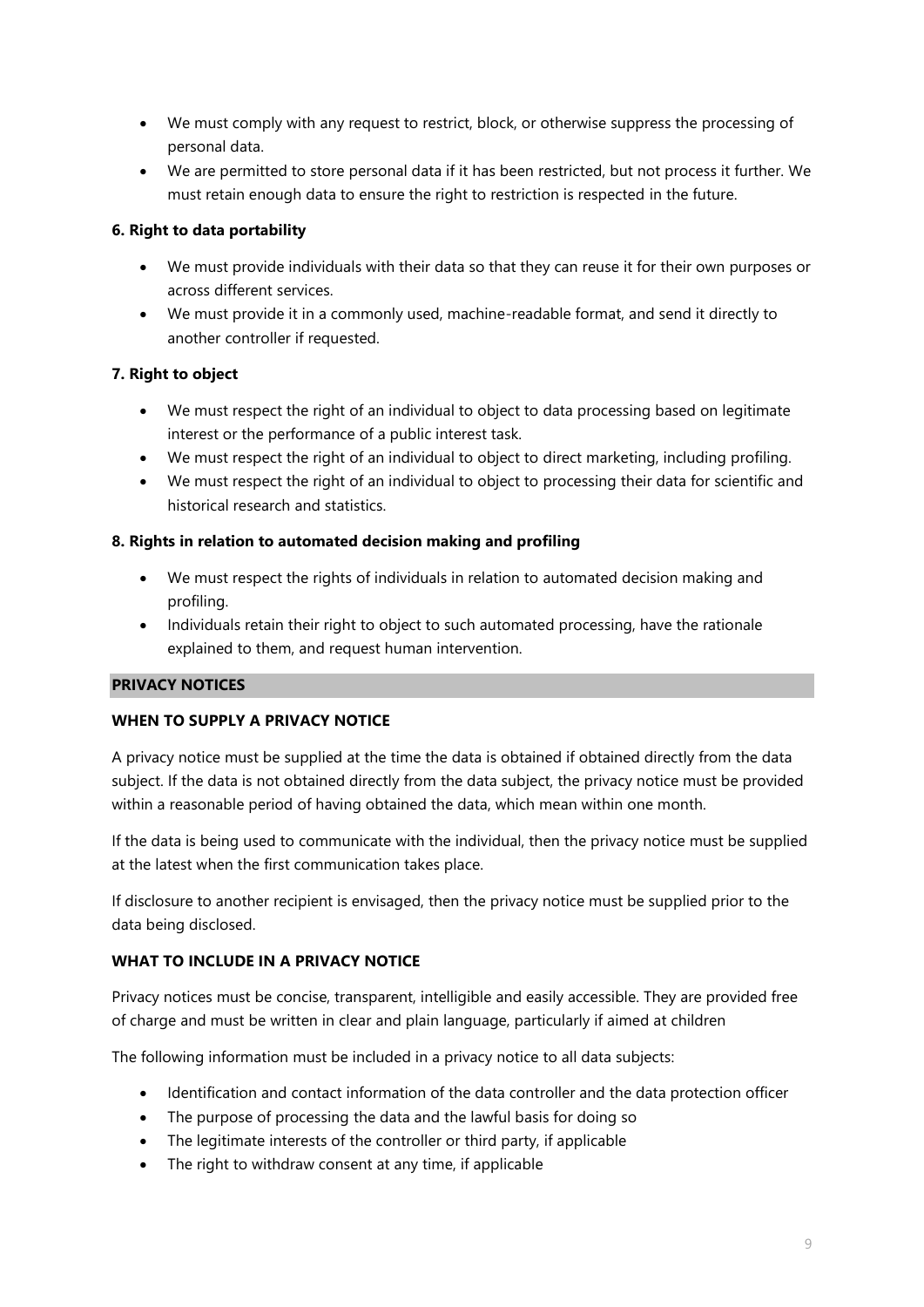- The category of the personal data (only for data not obtained directly from the data subject)
- Any recipient or categories of recipients of the personal data
- Detailed information of any transfers to third countries and safeguards in place
- The retention period of the data or the criteria used to determine the retention period, including details for the data disposal after the retention period
- The right to lodge a complaint with the ICO, and internal complaint procedures
- The source of the personal data, and whether it came from publicly available sources (only for data not obtained directly from the data subject)
- Any existence of automated decision making, including profiling and information about how those decisions are made, their significances and consequences to the data subject
- Whether the provision of personal data is part of a statutory of contractual requirement or obligation and possible consequences for any failure to provide the data (only for data obtained directly from the data subject).

#### **SUBJECT ACCESS REQUESTS**

#### **WHAT IS A SUBJECT ACCESS REQUEST?**

An individual has the right to receive confirmation that their data is being processed, access to their personal data and supplementary information which means the information which should be provided in a privacy notice.

#### **HOW WE DEAL WITH SUBJECT ACCESS REQUESTS**

We must provide an individual with a copy of the information the request, free of charge. This must occur without delay, and within one month of receipt. We endeavour to provide data subjects access to their information in commonly used electronic formats, and where possible, provide direct access to the information through a remote accessed secure system.

If complying with the request is complex or numerous, the deadline can be extended by two months, but the individual must be informed within one month. You must obtain approval from the DPO before extending the deadline.

We can refuse to respond to certain requests, and can, in circumstances of the request being manifestly unfounded or excessive, charge a fee. If the request is for a large quantity of data, we can request the individual specify the information they are requesting. This can only be done with express permission from the DPO.

Once a subject access request has been made, you must not change or amend any of the data that has been requested. Doing so is a criminal offence.

#### **DATA PORTABILITY REQUESTS**

We must provide the data requested in a structured, commonly used and machine-readable format. This would normally be a CSV file, although other formats are acceptable. We must provide this data either to the individual who has requested it, or to the data controller they have requested it be sent to. This must be done free of charge and without delay, and no later than one month. This can be extended to two months for complex or numerous requests, but the individual must be informed of the extension within one month and you must receive express permission from the DPO first.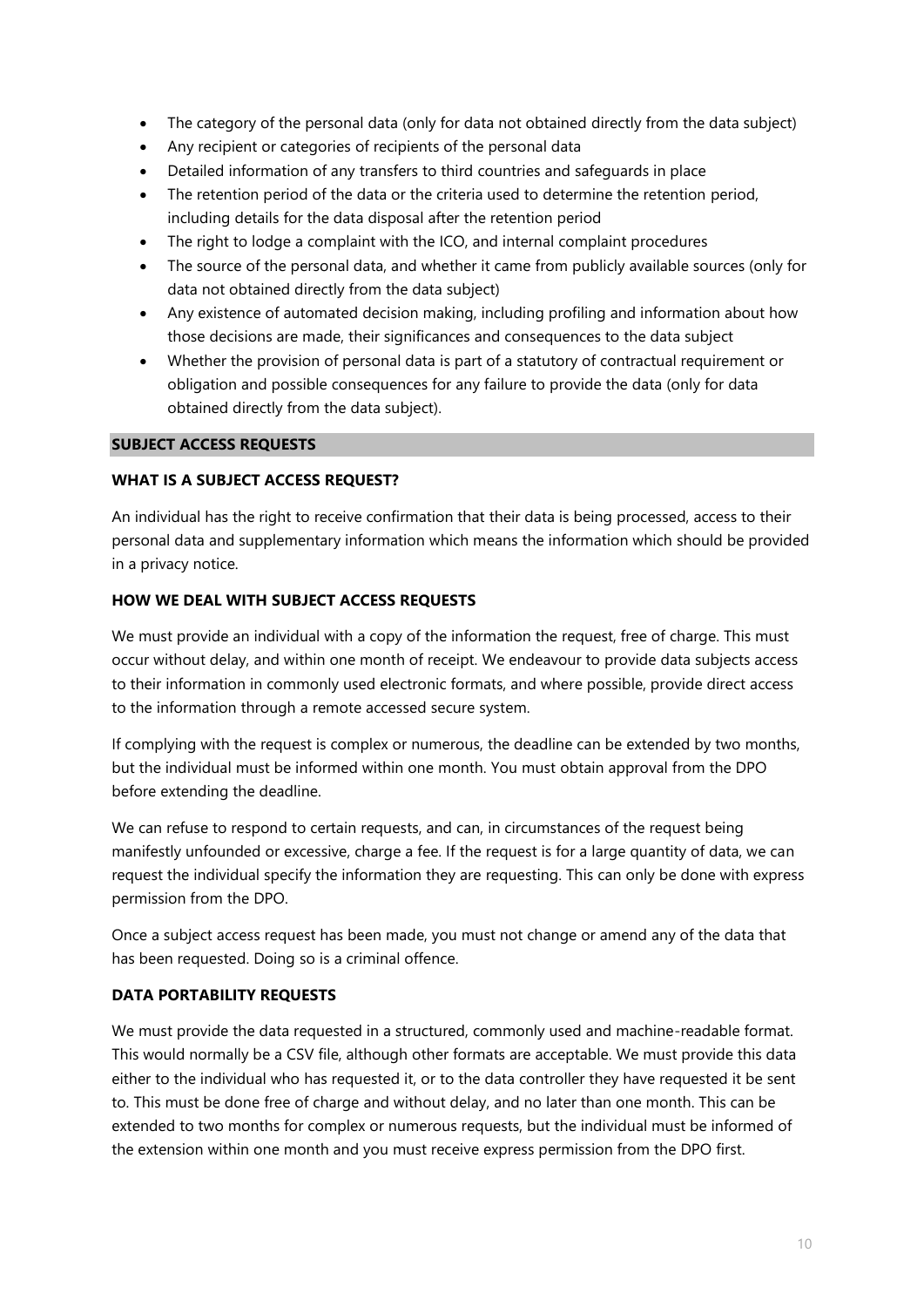#### **RIGHT TO ERASURE**

#### **WHAT IS THE RIGHT TO ERASURE?**

Individuals have a right to have their data erased and for processing to cease in the following circumstances:

- Where the personal data is no longer necessary in relation to the purpose for which it was originally collected and / or processed
- Where consent is withdrawn
- Where the individual objects to processing and there is no overriding legitimate interest for continuing the processing
- The personal data was unlawfully processed or otherwise breached data protection laws
- To comply with a legal obligation
- The processing relates to a child

#### **HOW WE DEAL WITH THE RIGHT TO ERASURE**

We can only refuse to comply with a right to erasure in the following circumstances:

- To exercise the right of freedom of expression and information
- To comply with a legal obligation for the performance of a public interest task or exercise of official authority
- For public health purposes in the public interest
- For archiving purposes in the public interest, scientific research, historical research or statistical purposes
- The exercise or defence of legal claims

If personal data that needs to be erased has been passed onto other parties or recipients, they must be contacted and informed of their obligation to erase the data. If the individual asks, we must inform them of those recipients.

#### **THE RIGHT TO OBJECT**

Individuals have the right to object to their data being used on grounds relating to their particular situation. We must cease processing unless:

- We have legitimate grounds for processing which override the interests, rights and freedoms of the individual.
- The processing relates to the establishment, exercise or defence of legal claims.

We must always inform the individual of their right to object at the first point of communication, i.e. in the privacy notice. We must offer a way for individuals to object online.

#### **THE RIGHT TO RESTRICT AUTOMATED PROFILING OR DECISION MAKING**

We may only carry out automated profiling or decision making that has a legal or similarly significant effect on an individual in the following circumstances:

- It is necessary for the entry into or performance of a contract.
- Based on the individual's explicit consent.
- Otherwise authorised by law.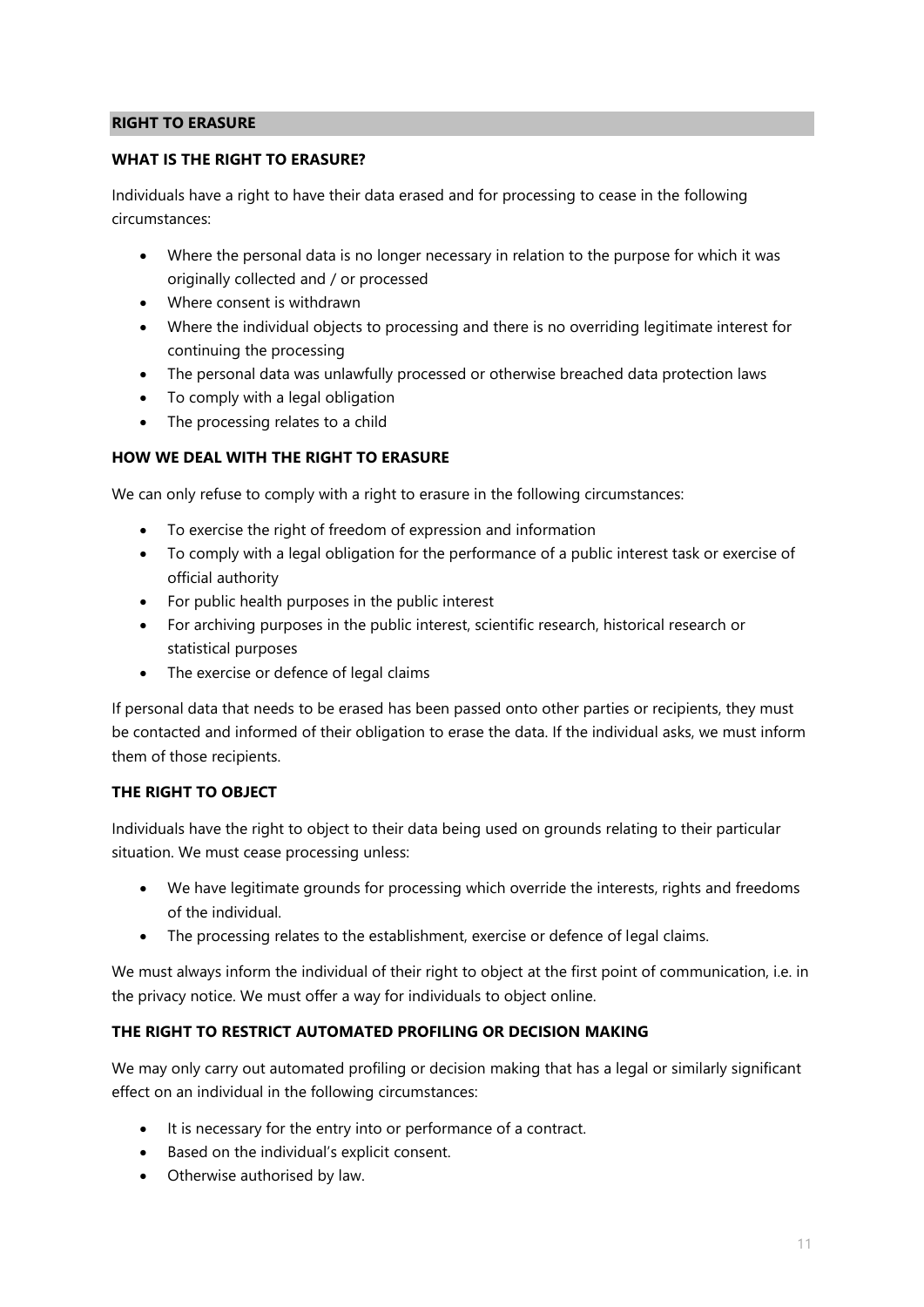In these circumstances, we must:

- Give individuals detailed information about the automated processing.
- Offer simple ways for them to request human intervention or challenge any decision about them.
- Carry out regular checks and user testing to ensure our systems are working as intended.

## **THIRD PARTIES**

## **USING THIRD PARTY CONTROLLERS AND PROCESSORS**

As a data controller and data processor, we must have written consents in place with any third party data controllers and data processors that we use. This consent contains our and their liabilities, obligations and responsibilities.

As a data controller, we must only appoint processors who can provide sufficient guarantees under GDPR and that the rights of data subjects will be respected and protected.

As a data processor, we must only act on the documented instructions of a controller. We acknowledge our responsibilities as a data processor under GDPR and we will protect and respect the rights of data subjects.

# **CONSENTS**

Our consent must comply with the standards set out by the ICO and, where possible, follow the standard contractual clauses which are available. Our consent with data processors must set out the subject matter and duration of the processing, the nature and stated purpose of the processing activities, the types of personal data and categories of data subject, and the obligations and rights of the controller.

At a minimum, our consent must include terms that specify:

- Acting only on written instructions
- Those involved in processing the data are subject to a duty of confidence
- Appropriate measures will be taken to ensure the security of the processing
- Sub-processors will only be engaged with the prior consent of the controller and under a written contract
- The controller will assist the processor in dealing with subject access requests and allowing data subjects to exercise their rights under GDPR
- The processor will require the controller meets its GDPR obligations in relation to the security of processing, notification of data breaches and implementation of Data Protection Impact Assessments
- Delete or return all personal data at the end of the contract
- Submit to regular audits and inspections and provide whatever information necessary for the controller and processor to meet their legal obligations.
- Nothing will be done by either the controller or processor to infringe on GDPR.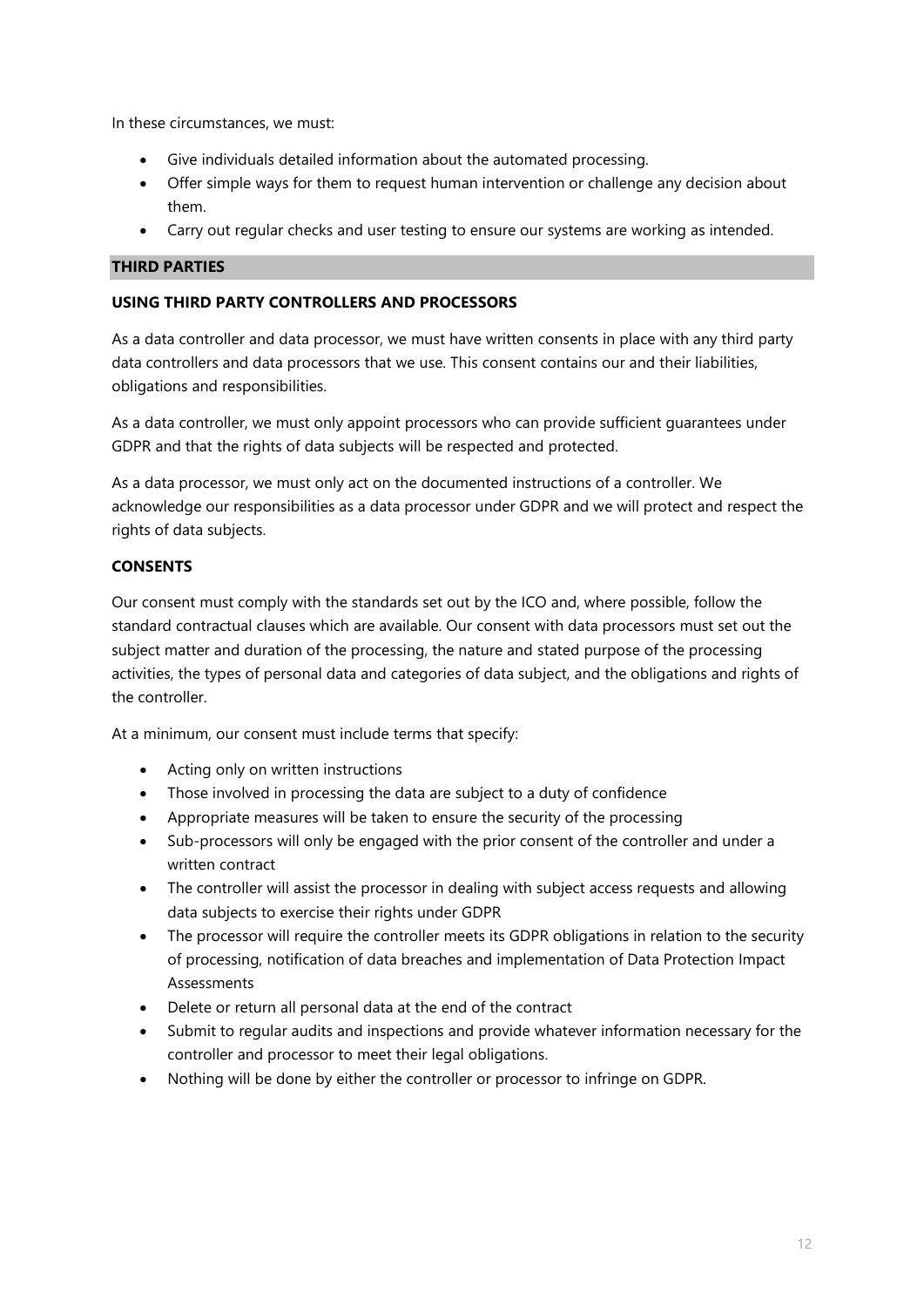#### **CRIMINAL OFFENCE DATA**

#### **CRIMINAL RECORD CHECKS**

Any criminal record checks are justified by law. Criminal record checks cannot be undertaken based solely on the consent of the subject. We cannot keep a comprehensive register of criminal offence data. All data relating to criminal offences is considered to be a special category of personal data and must be treated as such. You must have approval from the DPO prior to carrying out a criminal record check.

#### **AUDITS, MONITORING AND TRAINING**

#### **DATA AUDITS**

Regular data audits to manage and mitigate risks will inform the data register. This contains information on what data is held, where it is stored, how it is used, who is responsible and any further regulations or retention timescales that may be relevant. You must conduct a regular data audit as defined by the DPO and normal procedures.

#### **MONITORING**

Everyone must observe this policy. The DPO has overall responsibility for this policy. Waverley Consultancy will keep this policy under review and amend or change it as required. You must notify the DPO of any breaches of this policy. You must comply with this policy fully and at all times.

#### **TRAINING**

You will receive adequate training on provisions of data protection law specific for your role. You must complete all training as requested. If you move role or responsibilities, you are responsible for requesting new data protection training relevant to your new role or responsibilities.

If you require additional training on data protection matters, contact the DPO.

#### **REPORTING BREACHES**

Any breach of this policy or of data protection laws must be reported as soon as practically possible. This means as soon as you have become aware of a breach. Waverley Consultancy has a legal obligation to report any data breaches to the Information Commissioner's Office within 96 hours.

All members of staff have an obligation to report actual or potential data protection compliance failures. This allows us to:

- Investigate the failure and take remedial steps if necessary
- Maintain a register of compliance failures
- Notify the Information Commissioner's Office of any compliance failures that are material either in their own right or as part of a pattern of failures

Any member of staff who fails to notify of a breach, or is found to have known or suspected a breach has occurred but has not followed the correct reporting procedures will be liable to disciplinary action.

Please refer to our staff handbook for our reporting procedure.

#### **FAILURE TO COMPLY**